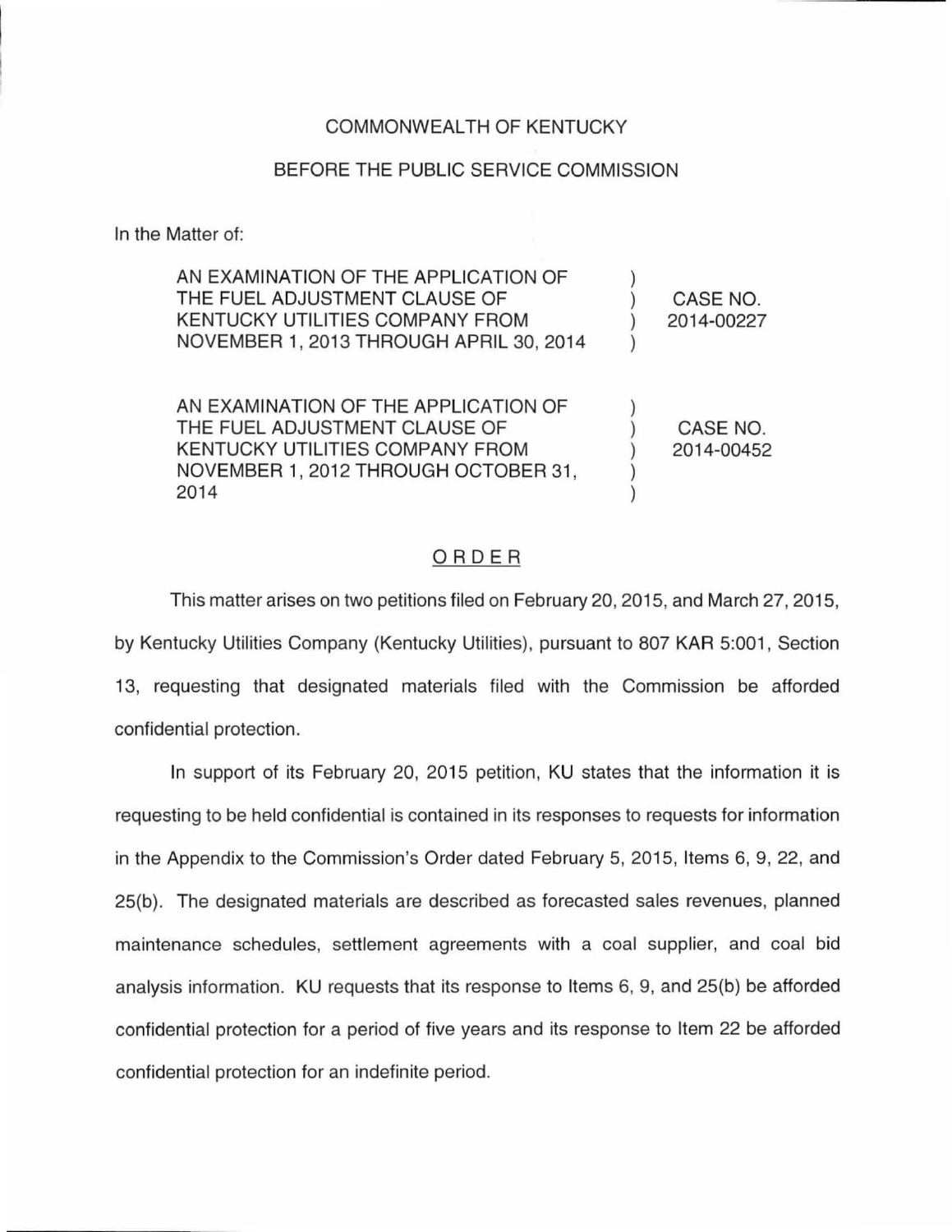In support of its March 27, 2015 petition, KU states that the information it is requesting to be held confidential is contained in documents filed with the Commission during an informal conference held on March 26, 2015. The designated materials contain KU's after-the-fact billing (AFB) process. KU requests that the designated materials be afforded confidential treatment for five years.

Having considered the petition and the materials at issue, the Commission finds that the designated materials described in KU's February 20, 2015 and March 27, 2015 petitions meet the criteria for confidential treatment and are exempted from public disclosure pursuant to KRS  $61.878(1)(c)(1)$ .

IT IS THEREFORE ORDERED that:

1. KU's February 20, 2015 and March 27, 2015 petitions for confidential protection are granted.

2. The designated materials in KU's February 20, 2015 petition regarding its response to requests for information contained in the Appendix to the Commission's Order dated February 5, 2015, Items 6, 9, and 25(b), and the designated materials in KU's March 27, 2015 petition shall not be placed in the public record or made available for public inspection for five years, or until further Orders of this Commission.

3. The designated materials in KU's February 20, 2015 petition regarding its response to requests for information in the Appendix to the Commission's Order dated February 5, 2015, Item 22, shall not be placed in the public record or made available for public inspection for an indefinite period, or until further Orders of this Commission.

4. Use of the designated materials in any Commission proceeding shall be in compliance with 807 KAR 5:001, Section 13(9).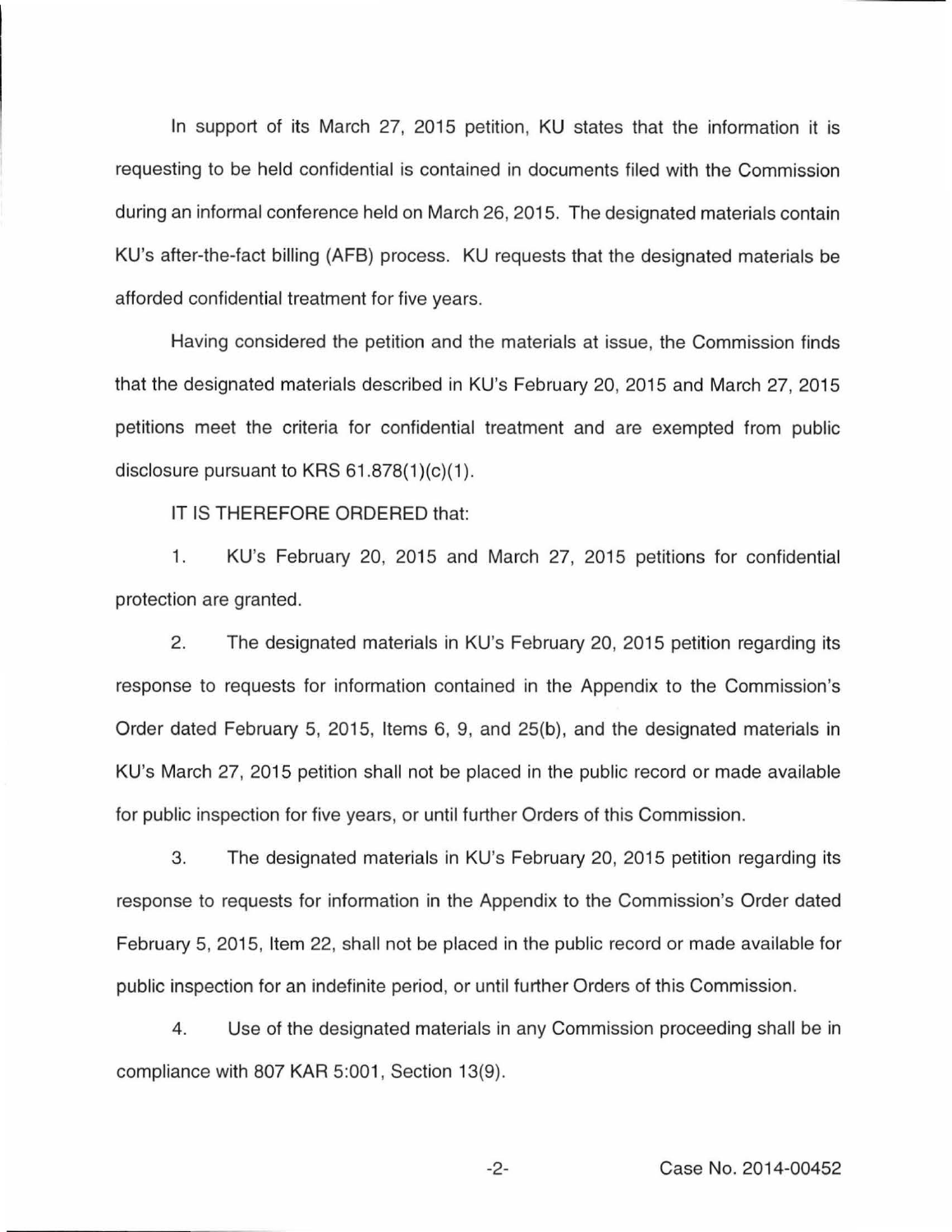5. KU shall inform the Commission if the designated materials become publicly available or no longer qualify for confidential treatment.

6. If a non-party to this proceeding requests to inspect the designated materials granted confidential treatment by this Order and the period during which the materials have been granted confidential treatment has not expired, KU shall have 30 days from receipt of written notice of the request to demonstrate that the materials still fall within the exclusions from disclosure requirements established in KRS 61.878. If KU is unable to make such demonstration, the requested materials shall be made available for inspection. Otherwise, the Commission shall deny the request for inspection.

7. The Commission shall not make the designated materials available for inspection for 30 days following an Order finding that the materials no longer qualify for confidential treatment in order to allow KU to seek a remedy afforded by law.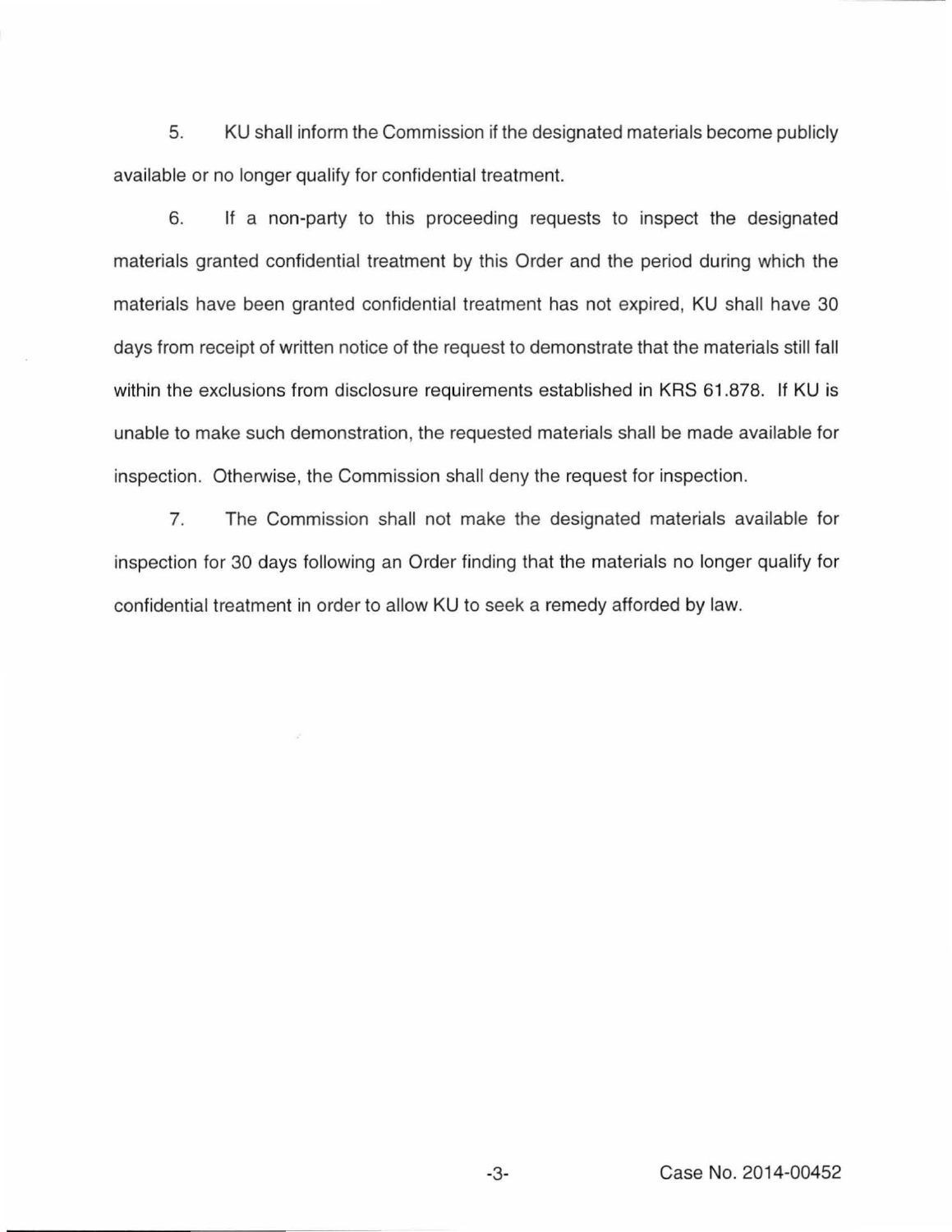By the Commission

|              | <b>ENTERED</b>                               |
|--------------|----------------------------------------------|
| JAN 2 3 2019 |                                              |
|              | <b>KENTUCKY PUBLIC</b><br>SERVICE COMMISSION |

ATTEST:

Luca R. Punson

Case No. 2014-00452